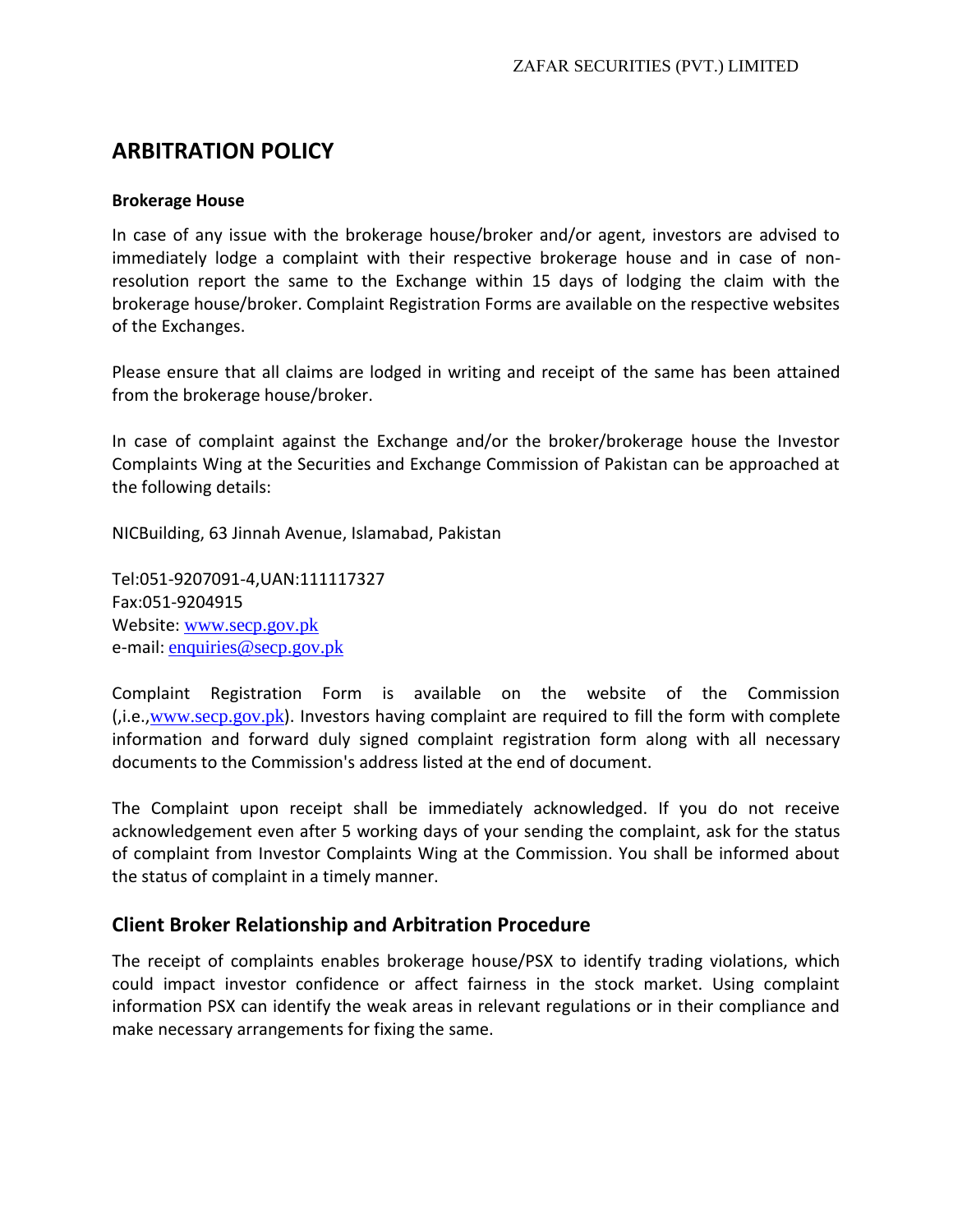#### **1) How does the client know if they have a case against a Stock Exchange Member?**

Losing money through dealing in securities is not in itself reason enough for a client to have a case against a Member. However, it is the responsibility of the Member to invest money according to the client's instructions. There are certain malpractices against which a client can lodge a complaint such as:

- Unauthorized Trading (Sale/Purchase)
- Unauthorized Transfer / Movement of Shares
- Non-supply of Statements of Account
- Non-supply of Trade Confirmations within 24 hours
- Overcharged Commission
- Failure to Execute Investor's Instructions/orders
- Suspension of Payment
- Non-Delivery of Securities

#### **1) What are the different streams through which a problem with a Stock Exchange Member can be settled?**

There are three possible recourses for the client in regards to filing a complaint but prior to this it is strongly suggested that the complaint be taken up directly with the Member. This will not only save time but may help to preserve the trust and confidence between member and client.

**PSX Arbitration Committee:** The client has the option of bringing their complaint to the management of the PSX. As a front line regulator PSX is empowered to take cognizance of complaints against the Members under the approved Rules and Regulations. After the careful review of all documents provided by the parties an Arbitration Award may be passed in accordance to the Rules and Regulations.

**SECP:** The client can also lodge his/her complaint with the Vigilance Cell which has been setup at SECP to ensure that grievances/complaints of the general public are heard and redressed, in a quick and efficient manner. All the complaints received by the Vigilance Cell against Stock Exchange Members are forwarded to the Investor Complaint Wing ("ICW") of the Securities Market Division ("SMD") for further processing. However, SECP is not empowered to force the Member for compensation/damages.

**Civil Court:** The client can also file their complaint with the Civil Courts.

#### **2) What is Arbitration? Who are the persons who can act as Arbitrators?**

Arbitration is an alternative dispute resolution mechanism provided by ISE for those persons who do not wish to go to Court. Through this method disputes between the trading Members and between trading Members & their constituents (i.e. clients of trading members), may be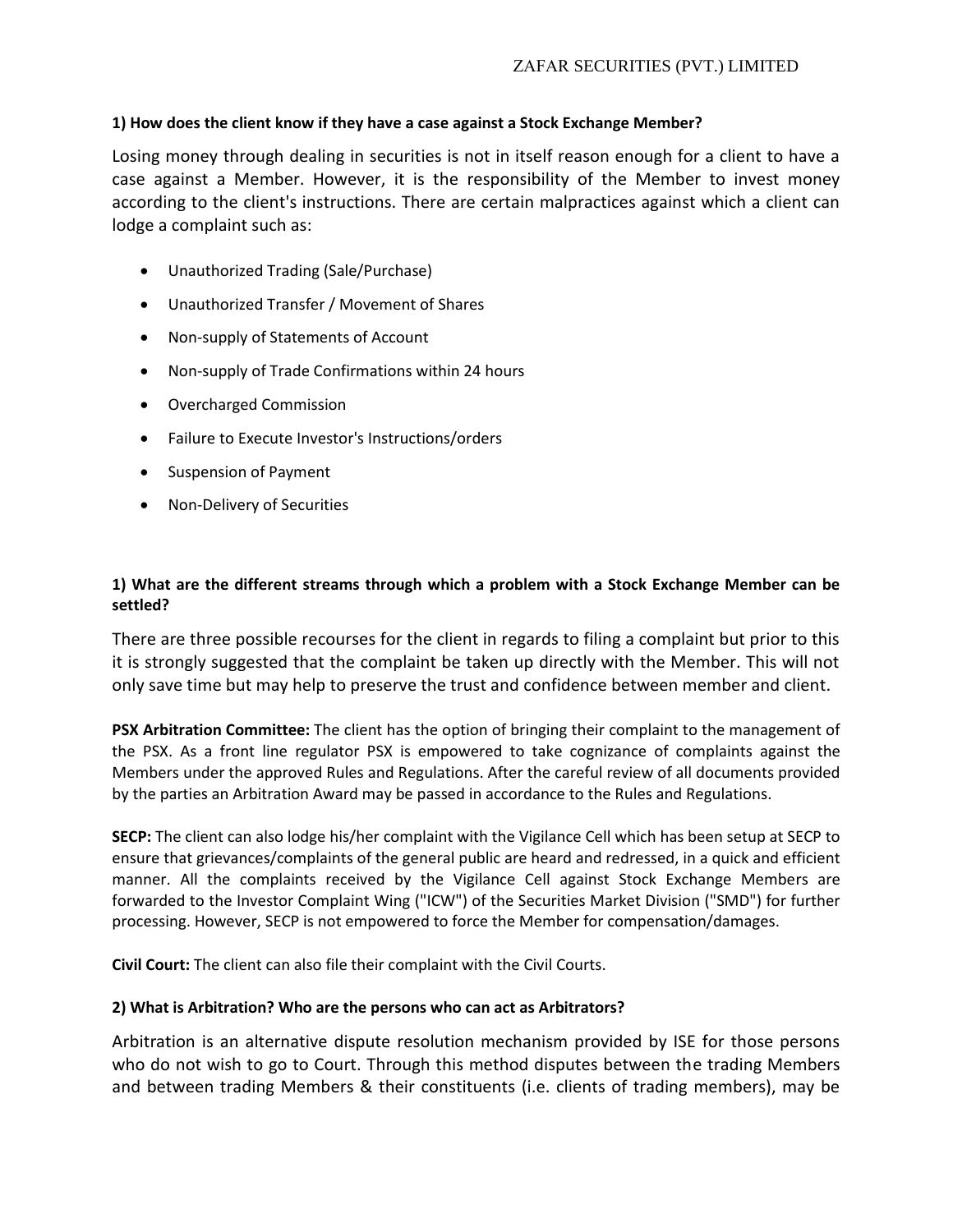addressed & resolved in respect of trades done on the Exchange. This process of resolving a dispute is comparatively faster than litigation.

The arbitrators are Members and management of the Exchange and Non-member directors of the Exchange.

## **Who can avail the facility of Arbitration on the Exchange?**

The facility of arbitration on the Exchange can be availed by:

- Investors who have dealt on the Exchange through their Members dealing in Securities
- Investors who have dealt on the Exchange through registered agents of the Member dealing in securities
- Trading Members who have a claim, dispute or difference with another trading Member or a constituent

## **1) What is the period for filing an application for Arbitration in the event of a claim, difference or dispute?**

An application for arbitration has to be filed within 3 months from the date of the dispute. For further details please refer to Regulation 34 of the General Rules and Regulations of PSX (Guarantee) Limited.

#### **1) What is the Process for filing an application for Arbitration with PSX**

The procedure for arbitration is as follows:

1. The client can file an application for Arbitration with the PSX.

2. Copies of the following documents may be submitted along with the application to support the claim:

- Copy of NIC (in case of companies NIC of the authorized representative)
- Account opening form of the complainant
- CDC sub-account opening form/Individual investor account
- Relevant Share Deposit receipts.
- Relevant Trade confirmations slips/sale-purchase bills
- Relevant cash receipts and payments made
- Relevant CDC reports and statements
- Any other document signed by the complainant or Member during the course of business.
- An undertaking to abide by the rules and regulations of the Exchange.